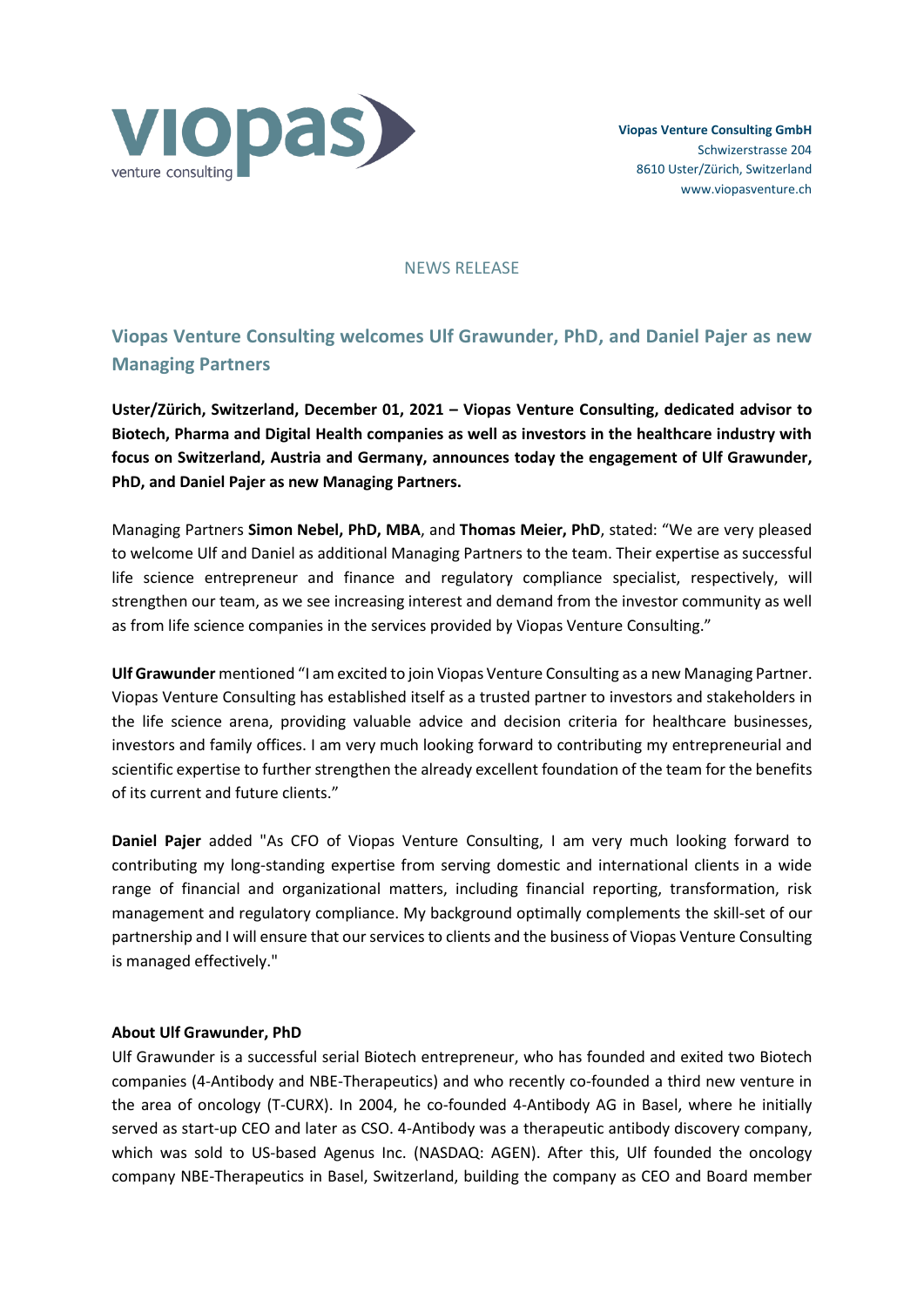Viopas Venture Consulting welcomes Ulf Grawunder, PhD, and Daniel Pajer as new Managing Partners December 01, 2021 / Page 2 of 3

from the ground up to an internationally recognized player in the field of antibody-drug conjugates for cancer therapy. In December 2020, Boehringer Ingelheim announced the plan to acquire NBE-Therapeutics for USD 1.4 billion, which was consummated in January 2021.

Beyond his corporate roles, Ulf is advisor and teaching faculty member of several institutions, including the ilmmune elite master studies program (Erlangen, Germany), the Swiss Venture Kick startup program, the European Center for Pharmaceutical Medicine (Basel, Switzerland). Ulf also serves as Vice-president and Board member of the Swiss Biotech Association and, since recently, is co-founder of T-CURX, a spin-off from the University of Würzburg, Germany, active in developing CAR-T cell-based cancer therapies, where he will soon assume the role of a Board member.

A Biochemist by training, Ulf received his PhD in Immunology from the Basel Institute for Immunology. During his academic career he worked as a researcher at Washington University School of Medicine, St. Louis (USA), the University of Southern California, Los Angeles (USA), and the Basel Institute for Immunology. Ulf also holds a Diploma of Technology Entrepreneurship from the University of St. Gallen.

### **About Daniel Pajer**

Daniel Pajer is a senior audit professional and consultant who built his expertise in finance, governance, risk management and compliance over the past 25 years. For the last 10 years, he was an Equity Partner with PwC Switzerland.

During his career, he served a wide range of clients in the financial services industry, specializing in the institutional asset management business and its global operations. Daniel's particular interest was dedicated to the financing of venture capital and the management of private markets funds. His expertise covers organizational, structuring, legal, tax and regulatory requirements of the business.

Daniel enjoys working on demanding client projects and he gained extensive leadership experience as a department head, career coach and during his two-year secondment in the PwC Network. He holds a federal diploma as a certified public accountant and is a 2022 Executive Master in Business Administration candidate.

As CFO of Viopas Venture Consulting, Daniel will also be responsible for compliance topics.

### **About Viopas Venture Consulting (VVC)**

Viopas Venture Consulting is an advisory and consultancy boutique for the life science industry and healthcare investors with focus on Switzerland, Austria and Germany. The firm's clients are Biotech, early-stage and established Pharma and Digital Health companies seeking advice in business development, corporate strategy, M&A and financing. In addition, VVC supports and consults investors interested in the healthcare industry, including family offices, high-net worth individuals and institutional investors. VVC's managing partners Thomas Meier and Simon Nebel are also partners of Board Advisors Deutschland AG [\(www.boardadvisors.de\)](http://www.boardadvisors.de/).